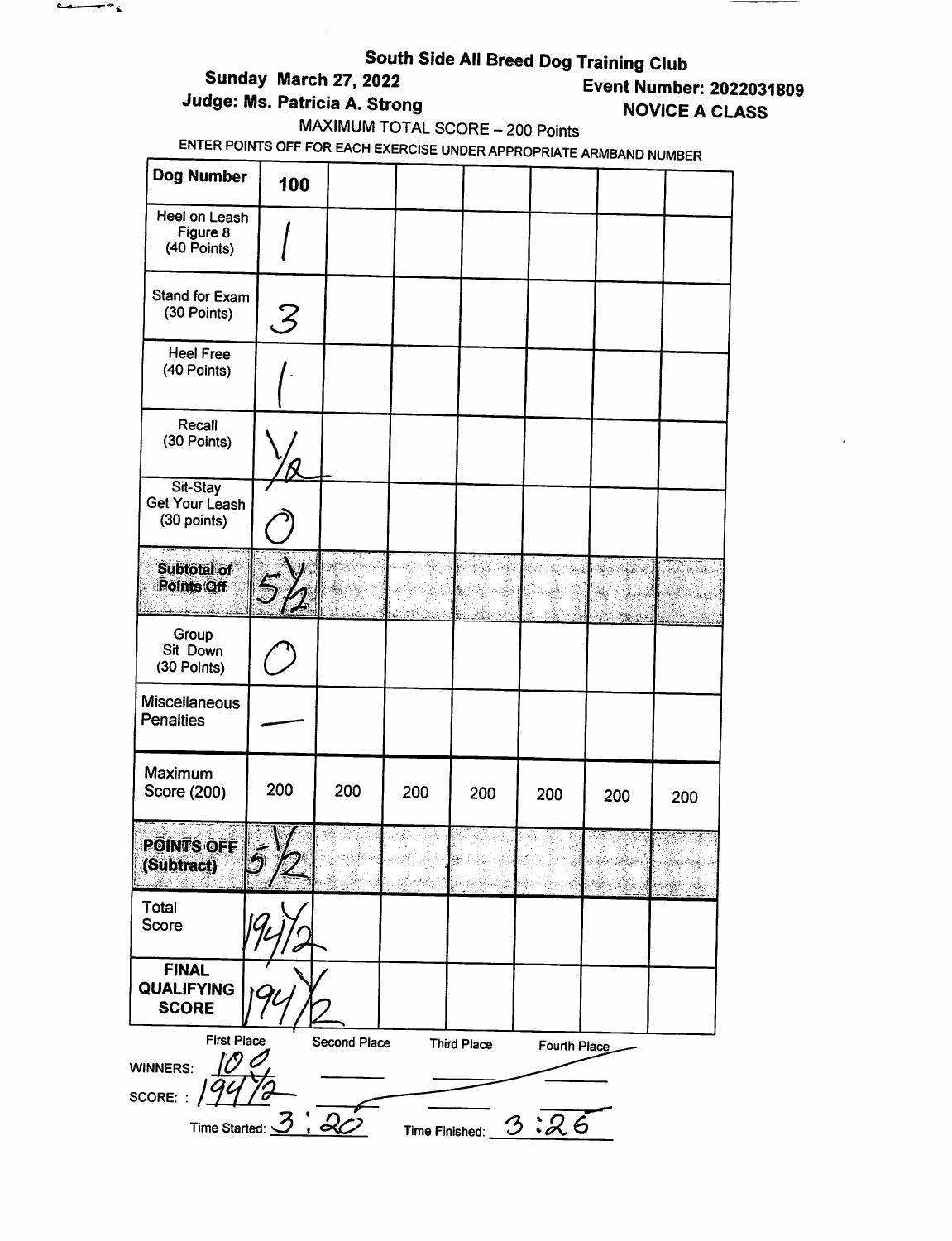# Club Training Dog Breed All Side South 2022 Number: Event 27, 2022<br>Philosophy and Sunday of Care Sunday 27. March Sunday 2022 did all the Strong A. Strong A. Strong A. Strong A. Patricia Movice B. CLASS 3031809<br>
Strong A. Patricia March 27, 2022<br>
Strong A. Patricia March 27, 2022<br>
Strong A. Patricia March 27, 2022<br>
Strong A. Patricia March 27, 20

Point SCORE - 200 Point

 $\sim$ 

|     |                  | نرمع أحمح<br>ਵ੨ਙ੍ਰੀ dhuo∃ |                    | Time Finished:<br><u>ap</u> siq biiriT | ≻.<br>သူ့၏ bhooe2   | 11. G                                                  | Time Started:<br>SCORE<br><b>WINNERS:</b><br>લ્Qાવ }ટાi∃                            |
|-----|------------------|---------------------------|--------------------|----------------------------------------|---------------------|--------------------------------------------------------|-------------------------------------------------------------------------------------|
|     |                  |                           |                    |                                        | 6                   |                                                        | SCORE<br><b>QUALIFYING</b><br><b>FINAL</b>                                          |
|     |                  |                           |                    | 231/261                                |                     | $\mathcal{C}b$ l $ o b $                               | Score<br><b>letoT</b>                                                               |
|     |                  |                           |                    | $\boldsymbol{\mathcal{E}}$             | $\pmb{\mathscr{Z}}$ |                                                        | (joe.gqng)<br><b>POINTS OFF</b>                                                     |
| 200 | 200              | 200                       | 00Z                | 200                                    | 200                 | 200                                                    | Score (200)<br>mumixaM                                                              |
|     |                  |                           |                    |                                        |                     |                                                        | Penalties<br>Miscellaneous                                                          |
|     |                  |                           | $\epsilon$         |                                        |                     |                                                        | (anio <sub>d</sub> 0 <sub>E</sub> )<br>Sit Down<br>Group                            |
|     | 鹨<br><b>KAWE</b> | S.                        |                    | 8                                      | $\frac{\Omega}{2}$  |                                                        | <b>To anion</b><br><b>To Imordue</b>                                                |
|     |                  |                           |                    |                                        |                     |                                                        | (anioq 0 <sub>E</sub> )<br>Get Your Leash<br>Sit-Stay                               |
|     |                  |                           |                    |                                        |                     |                                                        | (atrio <sup>q</sup> 0 <sub>E</sub> )<br>Recall                                      |
|     |                  |                           |                    |                                        |                     | $\mathcal{E}% _{G}^{X\left( t\right) }\left( t\right)$ | (atnio <sub>d 04)</sub><br>Heel Free                                                |
|     |                  |                           |                    |                                        |                     |                                                        | (atnio <sub>d</sub> 0 <sub>E</sub> )<br>Stand for Exam                              |
|     |                  |                           | $\bm{\mathcal{C}}$ |                                        |                     |                                                        | (anio <sup>d</sup> 0 <sup>p</sup> )<br><b>B</b> surgi <sup>1</sup><br>Heel on Leash |
|     |                  |                           | <b>ZOL</b>         | 90L                                    | <b>SOL</b>          | 70L                                                    | Dog Number                                                                          |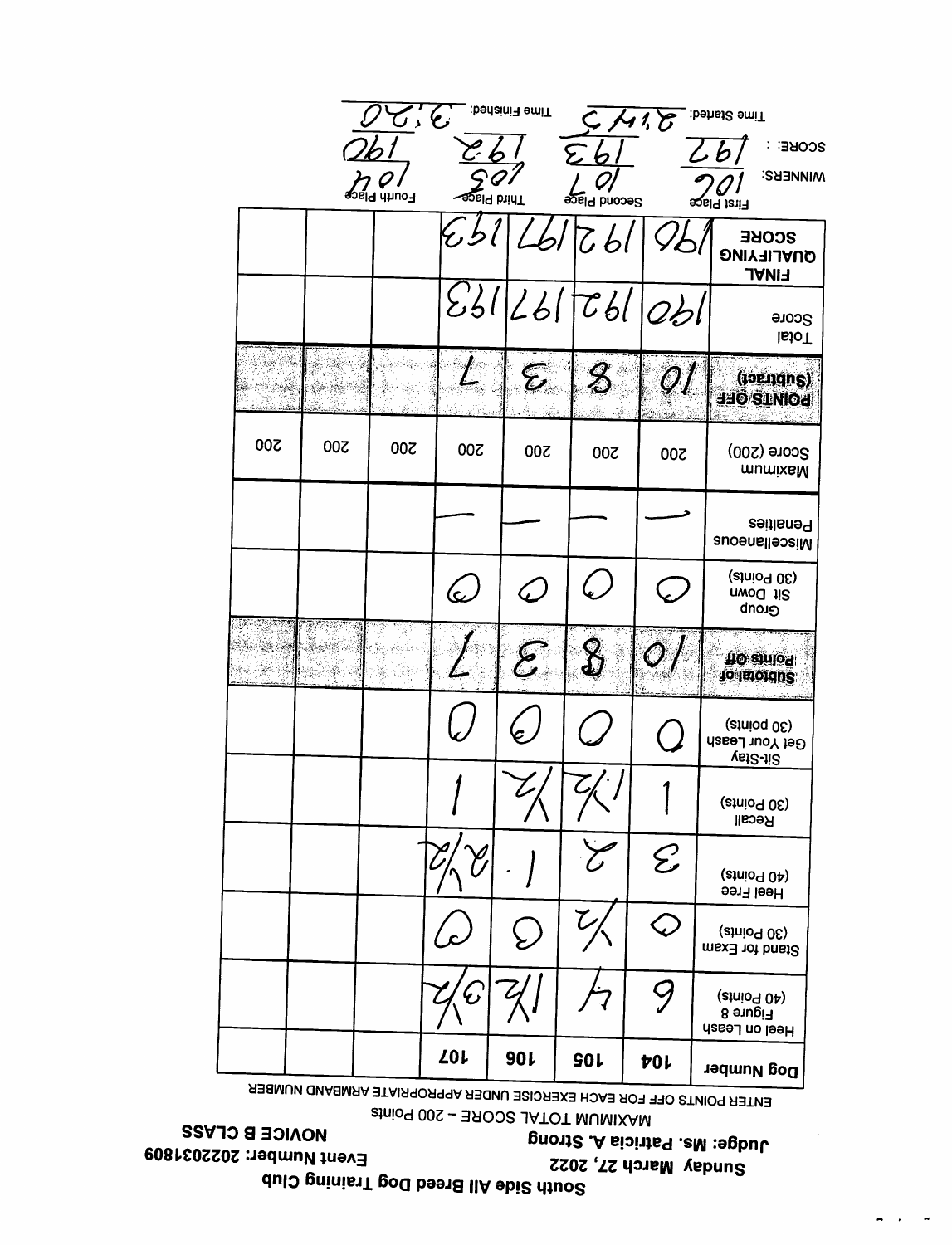$\overline{\phantom{a}}$  $\mathcal{L}$ 

 $\omega_{\rm{eff}}$  and  $\omega_{\rm{eff}}$ 

Judge: Ms. Patricia A. Strong **COPEN A CLASS** 

# **Event Number: 2022031809**

MAXIMUM TOTAL SCORE - 200 Points

| Dog Number                                                 | 112                 | 114                            | 116                    | 117               | 119          | 120        | 122 |
|------------------------------------------------------------|---------------------|--------------------------------|------------------------|-------------------|--------------|------------|-----|
| <b>Heel Free</b><br><b>Figure Eight</b><br>(40 Points)     | 3                   |                                | $^{\prime\prime\!\!}2$ | 3                 | ڪ            | Ś          |     |
| Command<br>Discrimination<br>Stand-Down-Sit<br>(30 points) |                     | حم                             | ้ 1ั                   | $\cancel{\alpha}$ |              | $\epsilon$ |     |
| Drop on Recall<br>(30 Points)                              |                     |                                |                        | <u>VQ</u>         |              |            |     |
| Retrieve on Flat<br>(20 points)                            |                     |                                |                        |                   |              |            |     |
| Retrieve over<br>High Jump<br>(30 Points)                  |                     |                                |                        |                   | ້            |            |     |
| <b>Broad Jump</b><br>(20 Points)                           |                     |                                |                        |                   |              |            |     |
| <b>Stand Stay</b><br>Get Your Leash<br>(30 Points)         |                     |                                |                        |                   |              |            |     |
| <b>Miscellaneous</b><br><b>Penalties</b>                   |                     |                                |                        |                   |              |            |     |
| Maximum<br>Score (200)                                     | 200                 | 200                            | 200                    | 200               | 200          | 200        | 200 |
| <b>POINTS OFF</b><br>(Subtract)                            |                     | <u> 1 j<math>\infty</math></u> |                        |                   | $N\alpha$    |            | r M |
| Total<br>Score                                             | 8                   |                                |                        |                   |              |            |     |
| <b>FINAL</b><br><b>QUALIFYING</b><br><b>SCORE</b>          |                     |                                |                        |                   |              |            |     |
| <b>First Place</b><br><b>WINNERS:</b><br>SCORE: :          | Time Started: 10:16 | Second Place<br>[C             | Time Finished:         | Third Place       | Fourth Place |            |     |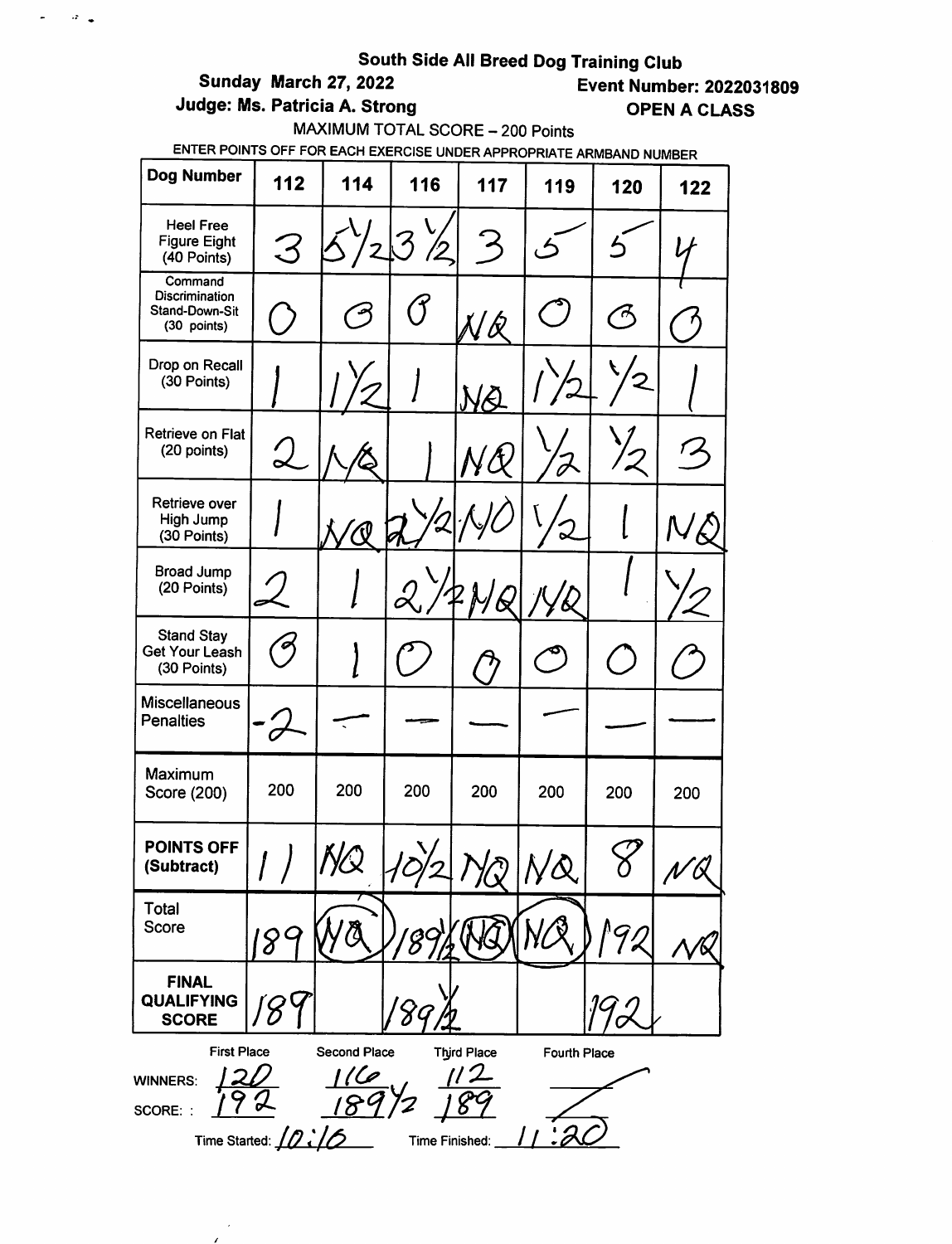### South Side All Breed Dog Training Club

# Sunday March 27, 2022 Event Number: 2022031809

,

 $\ddot{\bullet}$ 

 $\bullet$ 

# Judge: Ms. Patricia A. Strong **OPEN B & PREFERRED OPEN CLASSES**

MAXIMUM TOTAL SCORE - 200 Points

ENTER POINTS OFF FOR EACH EXERCISE UNDER APPROPRIATE ARMBAND NUMBER

|                                                   | ORDER OF EXERCISES (I - VI) |     |     |      |     |                          |                                                                                                                 |  |  |  |  |
|---------------------------------------------------|-----------------------------|-----|-----|------|-----|--------------------------|-----------------------------------------------------------------------------------------------------------------|--|--|--|--|
| Dog Number                                        | 125                         | 127 | 128 | P198 | 131 | 138                      | 139                                                                                                             |  |  |  |  |
| DQ                                                | C                           |     |     |      |     |                          |                                                                                                                 |  |  |  |  |
|                                                   |                             |     |     |      |     | $\bigcap$                | $\mathcal{L}% _{G}=\mathcal{L}_{H}\!\left( a,b\right) ,\ \mathcal{L}_{H}=\mathcal{L}_{H} \!\left( a,b\right) ,$ |  |  |  |  |
| ROH                                               |                             |     |     |      |     |                          |                                                                                                                 |  |  |  |  |
| $C\bar{V}$                                        |                             |     |     |      | Ŋ   | $\circlearrowleft$       |                                                                                                                 |  |  |  |  |
|                                                   | $\frac{1}{2}$               |     |     | NQ   | W   | $\overline{\phantom{a}}$ |                                                                                                                 |  |  |  |  |
|                                                   |                             |     |     |      |     |                          |                                                                                                                 |  |  |  |  |
|                                                   |                             |     |     |      |     |                          |                                                                                                                 |  |  |  |  |
| Miscellaneous<br><b>Penalties</b>                 |                             |     |     |      |     |                          |                                                                                                                 |  |  |  |  |
| Maximum<br>Score (200)                            | 200                         | 200 | 200 | 200  | 200 | 200                      | 200                                                                                                             |  |  |  |  |
| POINTS OFF<br>(Subtract)                          |                             |     |     |      |     |                          | $\sqrt{}$                                                                                                       |  |  |  |  |
| Total<br>Score                                    |                             |     |     |      |     |                          |                                                                                                                 |  |  |  |  |
| <b>FINAL</b><br><b>QUALIFYING</b><br><b>SCORE</b> |                             |     |     |      |     |                          |                                                                                                                 |  |  |  |  |

Heel Free F8 = 40 Drop On Recal = 30 Command Discrimination = 30 Retrieve On Flat = 20 Retrieve Over High Jump = 30<br>Broad Jump = 20 Stay-Get Your Leash = 30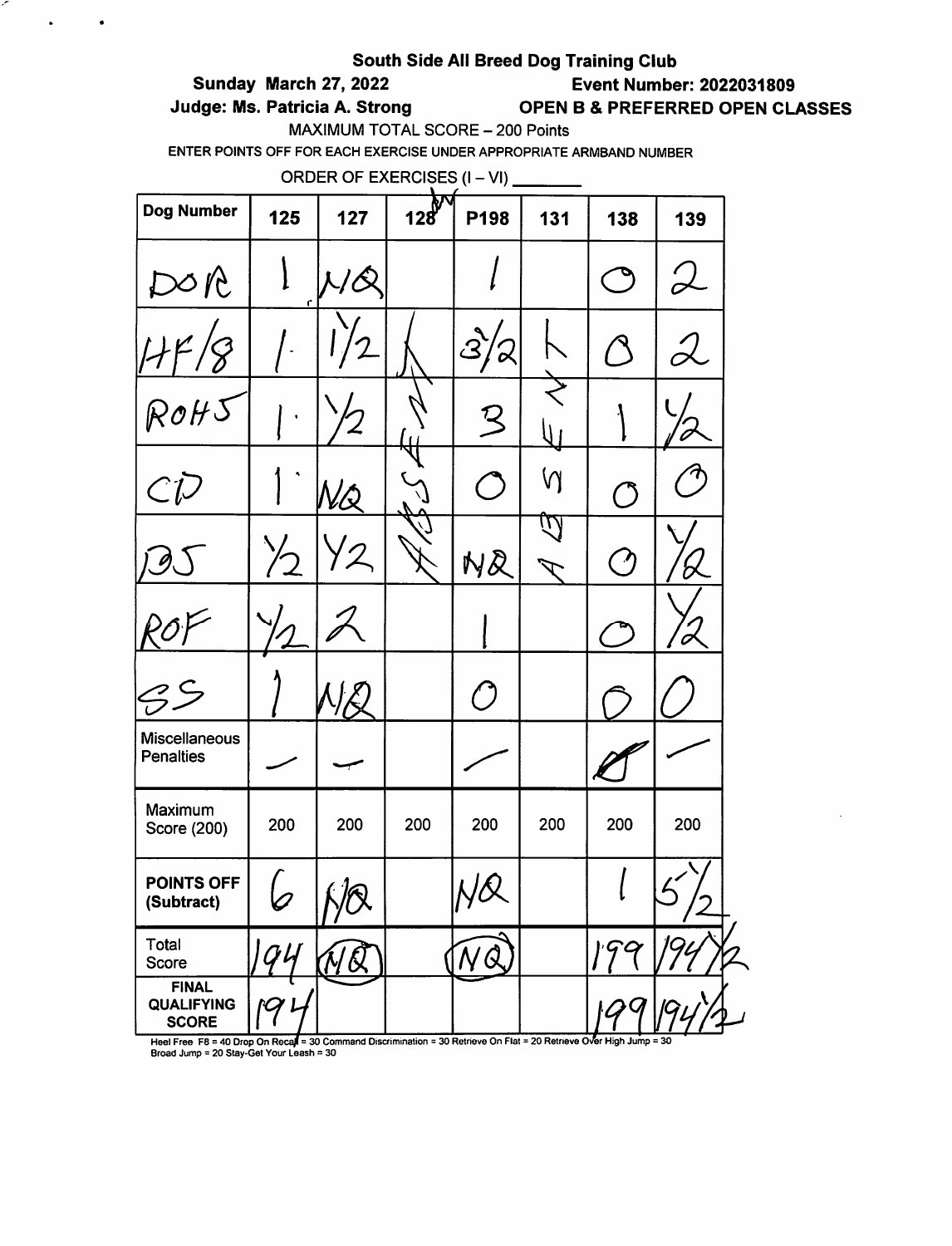### South Side All Breed Dog Training Club

# Sunday March 27, 2022 Event Number: 2022031809

 $\bullet$ 

 $\bullet$ 

Judge: Ms. Patricia A. Strong OPEN B & PREFERRED OPEN CLASSES

MAXIMUM TOTAL SCORE - 200 Points

ENTER POINTS OFF FOR EACH EXERCISE UNDER APPROPRIATE ARMBAND NUMBER

ORDER OF EXERCISES  $(I - VI)$  \_\_\_\_\_\_\_\_

| <b>Dog Number</b>                                 | 140        | 141           | 143    | 144           | 146              | 148           | 151              |
|---------------------------------------------------|------------|---------------|--------|---------------|------------------|---------------|------------------|
| DOR                                               |            | $\mathbf{A}$  |        | 12            |                  |               |                  |
|                                                   |            | ')            |        | $\epsilon$    |                  |               |                  |
|                                                   | $\bigcirc$ | Z             |        | ن<br>س        |                  |               |                  |
| $\mathcal C$                                      |            |               |        | $\bm{\beta}$  |                  |               |                  |
|                                                   |            | $\mathscr{Z}$ |        |               |                  |               |                  |
| $\mathcal{R}$                                     |            | $\hat{O}$     | U<br>É |               |                  | $\mathcal{L}$ |                  |
|                                                   |            |               |        | $\mathcal{C}$ |                  |               |                  |
| <b>Miscellaneous</b><br><b>Penalties</b>          |            |               |        |               |                  |               |                  |
| Maximum<br>Score (200)                            | 200        | 200           | 200    | 200           | 200              | 200           | 200              |
| <b>POINTS OFF</b><br>(Subtract)                   |            |               |        | ι             |                  |               | , ก<br>$\propto$ |
| Total<br>Score                                    | 9<br>Ý     |               |        | 199           | $\boldsymbol{Q}$ | 8             | WO               |
| <b>FINAL</b><br><b>QUALIFYING</b><br><b>SCORE</b> | q          |               |        | 199           |                  |               |                  |

Heel Free F8 = 40 Drop On Recall = 30 Command Discrimination = 30 Retrieve On Flat\*= 20 Retrieve Over High Jump<br>Broad Jump = 20 Stay-Get Your Leash = 30

 $\bar{\mathcal{A}}$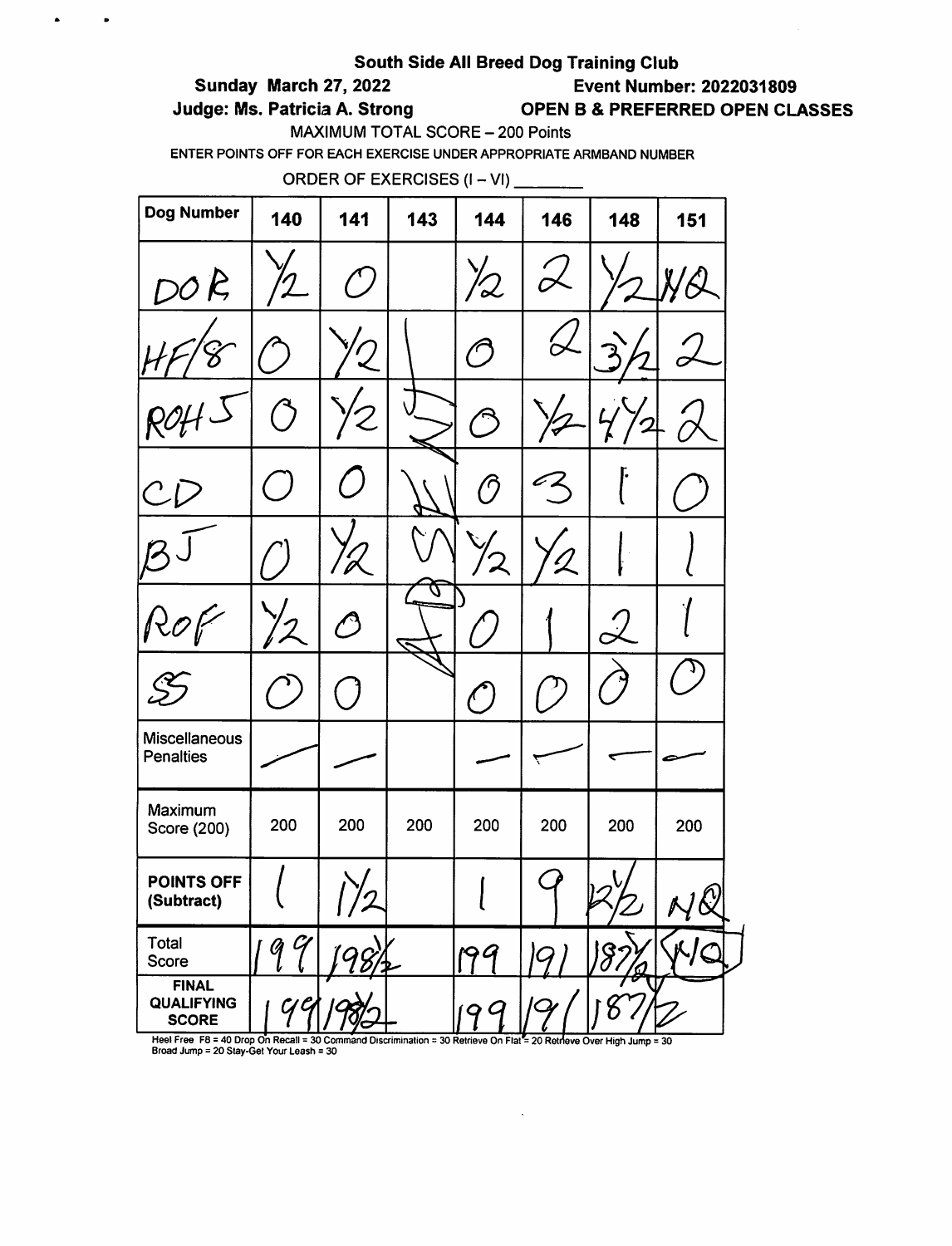# AWARD PLACEMENT SHEET

### Judges will mark the placements for the classes below as follows:

- All-Breed trial: Fill in all of Section A.
- Specialty/Group trial (single breed): Fill in all of section B.
- Specialty/Group trial (Option 2 open to all-breeds): Fill in all of sections, A B.

Event #; 2022031809

 $\sim$   $\sim$ 

 $\bullet$ 

Date: 3/27/2022

Judge: Ms. Patricia A. Strong

 $\overline{A}$  Class Name: Open B

Trial Type: |X| Regular | | Specialty Option 2

ALL-BREED Awards

|         | <b>First Place</b> | <b>Second Place</b> | <b>Third Place</b> | Fourth Place |
|---------|--------------------|---------------------|--------------------|--------------|
| Winners |                    |                     | ر -                |              |
| Score   |                    |                     |                    |              |

Class Name: Open Preferred ALL-BREED Awards

|         | <b>First Place</b> | <b>Second Place</b> | <b>Third Place</b> | Fourth Place |
|---------|--------------------|---------------------|--------------------|--------------|
| Winners |                    |                     |                    |              |
| Score   |                    |                     |                    |              |

## SPECIALTY/GROUP AWARDS ONLY:

# $\mathbf{B}$  Class Name: SPECIALTY/GROUP Awards

|         | <b>First Place</b> | <b>Second Place</b> | Third Place | Fourth Place |
|---------|--------------------|---------------------|-------------|--------------|
| Winners |                    |                     |             |              |
| Score   |                    |                     |             |              |

Name: Preferred SPECIALTY/GROUP Awards

|                | <b>First Place</b> | <b>Second Place</b> | Third Place | <b>Fourth Place</b> |
|----------------|--------------------|---------------------|-------------|---------------------|
| <b>Winners</b> |                    |                     |             |                     |
| Score          |                    |                     |             |                     |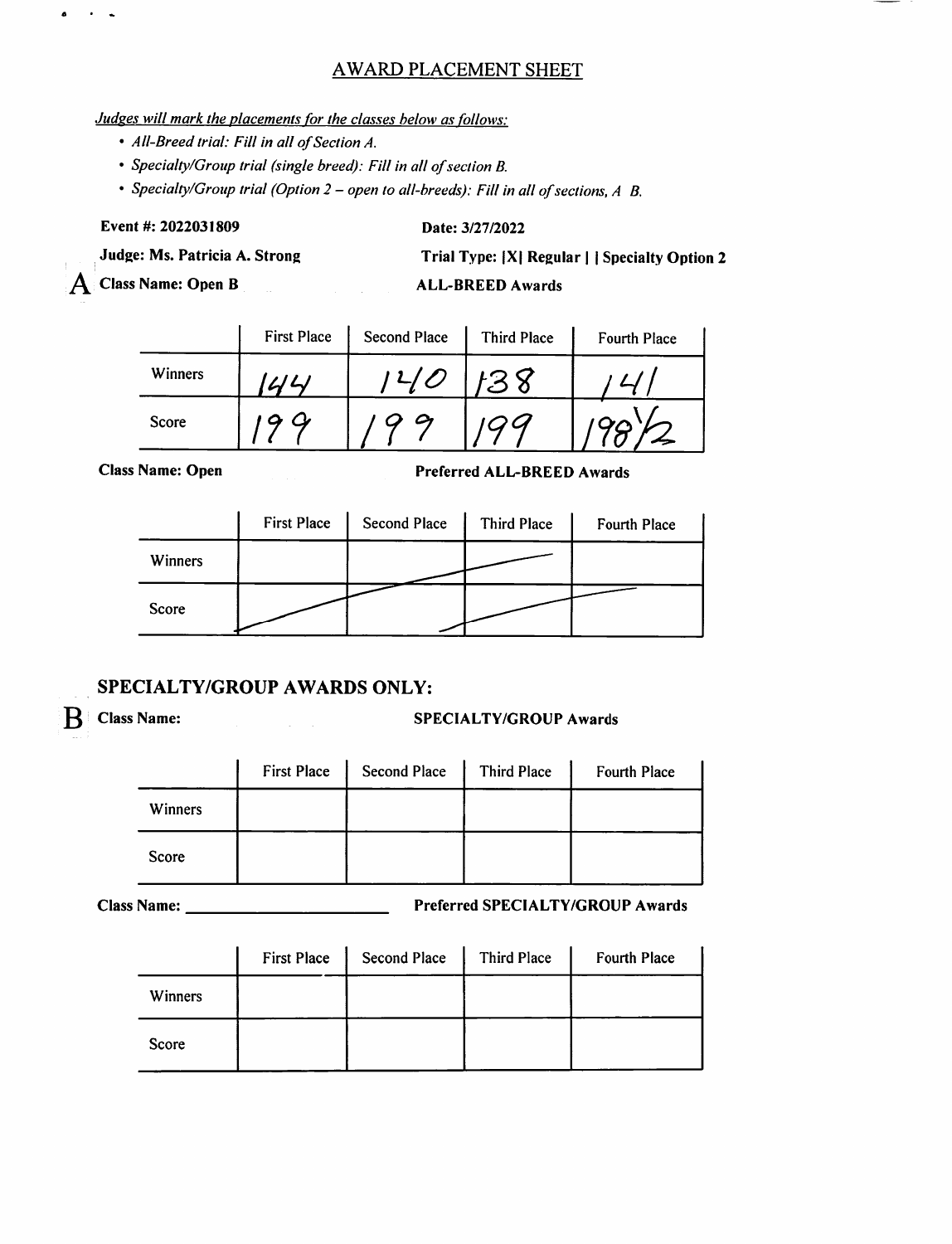# South Side All Breed Dog Training Club<br>Event Numbe<br>Event Numbe

 $\sim$ 

 $\lambda$ 

**Event Number: 2022031809** 

Judge: Ms. Patricia A. Strong UTILITY A CLASS

# MAXIMUM TOTAL SCORE - 200 Points

| <b>Dog Number</b>                                                                                  | 154                                                       | 158 | 162          |     |     |     |     |  |
|----------------------------------------------------------------------------------------------------|-----------------------------------------------------------|-----|--------------|-----|-----|-----|-----|--|
| Signal<br><b>Exercise</b><br>(40 Points)                                                           |                                                           |     |              |     |     |     |     |  |
| Scent<br>Discrimination<br>Article 1<br>(30 Points)                                                | KË<br>A,                                                  |     |              |     |     |     |     |  |
| <b>Scent</b><br><b>Discrimination</b><br>Article 2<br>(30 Points)                                  |                                                           |     |              |     |     |     |     |  |
| <b>Directed</b><br>Retrieve<br>(30 Points)                                                         |                                                           |     |              |     |     |     |     |  |
| <b>Moving Stand</b><br>& Exam<br>(30 Points)                                                       |                                                           |     |              |     |     |     |     |  |
| <b>Directed</b><br>Jumping<br>(40 Points)                                                          |                                                           |     |              |     |     |     |     |  |
| Miscellaneous<br><b>Penalties</b>                                                                  |                                                           |     |              |     |     |     |     |  |
| Maximum<br>Score (200)                                                                             | 200                                                       | 200 | 200          | 200 | 200 | 200 | 200 |  |
| POINTS OFF<br>(Subtract)                                                                           |                                                           |     |              |     |     |     |     |  |
| <b>Total</b><br>Score                                                                              | V<br><b>YU</b>                                            |     | $\Lambda$ IX |     |     |     |     |  |
| <b>FINAL</b><br><b>QUALIFYING</b><br><b>SCORE</b>                                                  |                                                           |     |              |     |     |     |     |  |
| <b>First Place</b><br><b>Second Place</b><br>Third Place<br><b>Fourth Place</b><br><b>WINNERS:</b> |                                                           |     |              |     |     |     |     |  |
| SCORE: :                                                                                           | Time Started: $10 \cdot 175$ Time Finished: $12 \cdot 60$ |     |              |     |     |     |     |  |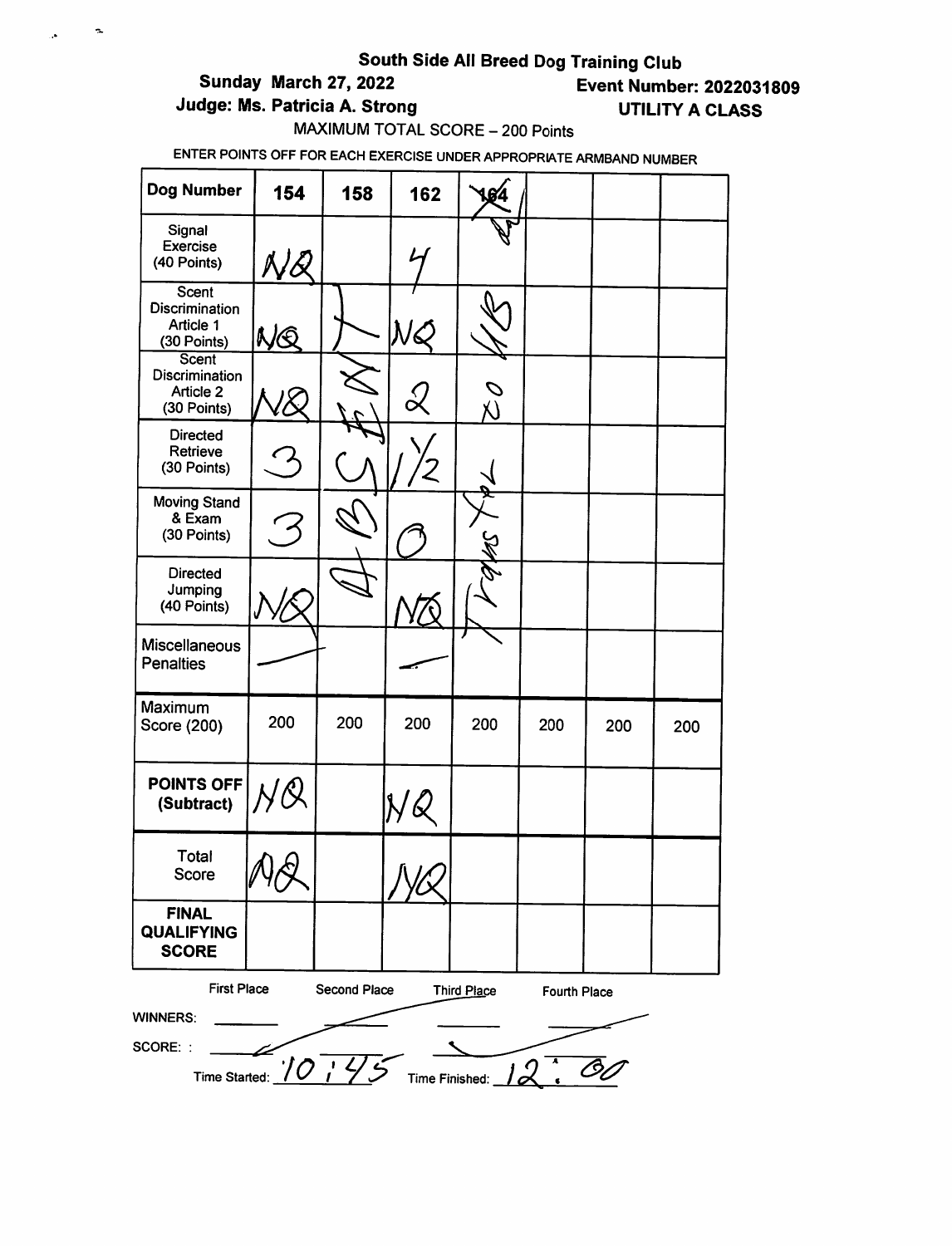## South Side All Breed Dog Training Club Sunday March 27, 2022 Event Number: 2022031809 Judge: Ms. Patricia A. Strong UTILITY B & PREFERRED UTILITY CLASSES MAXIMUM TOTAL SCORE - 200 Points

ENTER POINTS OFF FOR EACH EXERCISE UNDER APPROPRIATE ARMBAND NUMBER

| <b>Dog Number</b>                                  | 167         | P201                                                              | 169 | 170 | 173                   | P203                                  | 176 |
|----------------------------------------------------|-------------|-------------------------------------------------------------------|-----|-----|-----------------------|---------------------------------------|-----|
| $\mathcal{M}$<br>$\mathcal{S}$                     |             |                                                                   |     |     |                       |                                       |     |
|                                                    |             |                                                                   |     |     |                       |                                       |     |
| ${\mathcal S}$                                     | J           |                                                                   |     |     | NQ                    |                                       | 3   |
|                                                    |             |                                                                   |     |     |                       |                                       |     |
|                                                    |             |                                                                   |     |     | $\boldsymbol{Z}$      | $\pmb{\mathcal{Q}}$                   |     |
|                                                    |             |                                                                   |     |     |                       |                                       |     |
| <b>Miscellaneous</b><br><b>Penalties</b>           |             |                                                                   |     |     |                       |                                       |     |
| Maximum<br>Score (200)                             | 200         | 200                                                               | 200 | 200 | 200                   | 200                                   | 200 |
| <b>POINTS OFF</b><br>(Subtract)                    |             |                                                                   |     |     |                       |                                       |     |
| Total<br>Score                                     | $1\sqrt{Q}$ | (Ne                                                               | MQ  |     |                       |                                       | كا  |
| <b>FINAL</b><br><b>QUALIFYING</b><br><b>SCORE</b>  |             |                                                                   |     |     |                       |                                       |     |
| Signal Exercise = $40$<br>Directed Retrieve = $30$ |             | Scent Discrimination (Article 1) = 30<br>Moving Stand $Exam = 30$ |     |     | Directed Jumping = 40 | Scent Discrimination (Article 2) = 30 |     |

ORDER OF EXERCISES (I - VI)

 $\bullet$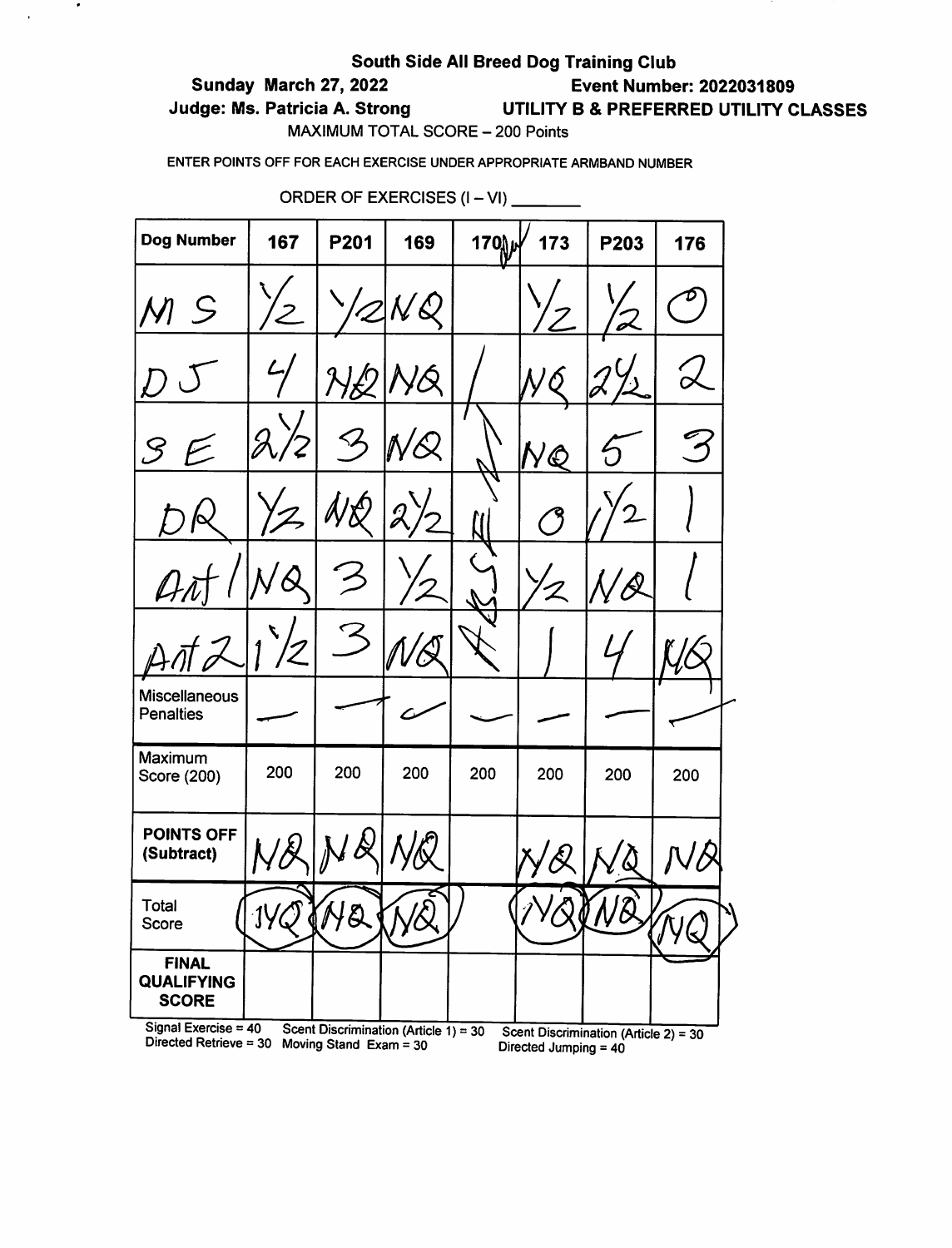## South Side All Breed Dog Training Club

# Sunday March 27, 2022 Event Number: 2022031809

 $\bullet$ 

# Judge: Ms. Patricia A. Strong UTILITY B & PREFERRED UTILITY CLASSES

MAXIMUM TOTAL SCORE - 200 Points

ENTER POINTS OFF FOR EACH EXERCISE UNDER APPROPRIATE ARMBAND NUMBER

| <b>Dog Number</b>                                                         | 177 | 180                                   | 182 | 183      | 184       | 187       | 188 |
|---------------------------------------------------------------------------|-----|---------------------------------------|-----|----------|-----------|-----------|-----|
|                                                                           |     |                                       |     |          |           |           |     |
| L                                                                         |     | 3                                     |     |          |           |           |     |
| SE                                                                        |     |                                       |     |          | $\Omega'$ |           |     |
|                                                                           |     |                                       |     |          |           |           |     |
|                                                                           |     |                                       |     |          | Q         | $\alpha'$ |     |
|                                                                           |     |                                       |     |          |           |           |     |
| Miscellaneous<br><b>Penalties</b>                                         |     |                                       |     |          |           |           |     |
| Maximum<br>Score (200)                                                    | 200 | 200                                   | 200 | 200      | 200       | 200       | 200 |
| <b>POINTS OFF</b><br>(Subtract)                                           |     |                                       |     |          |           |           |     |
| <b>Total</b><br>Score                                                     |     | \/<br>$\overline{D}$<br>190/2         |     | $\omega$ | ′∂        |           |     |
| <b>FINAL</b><br><b>QUALIFYING</b><br><b>SCORE</b><br>Signal Exercise = 40 |     | Scent Discrimination (Article 1) = 30 |     |          |           |           |     |

ORDER OF EXERCISES  $(I - VI)$ 

yr-iii and the community of the book of the set in the community of the community of the community of the comm<br>Directed Jumping = 40  $(e^z) = 30$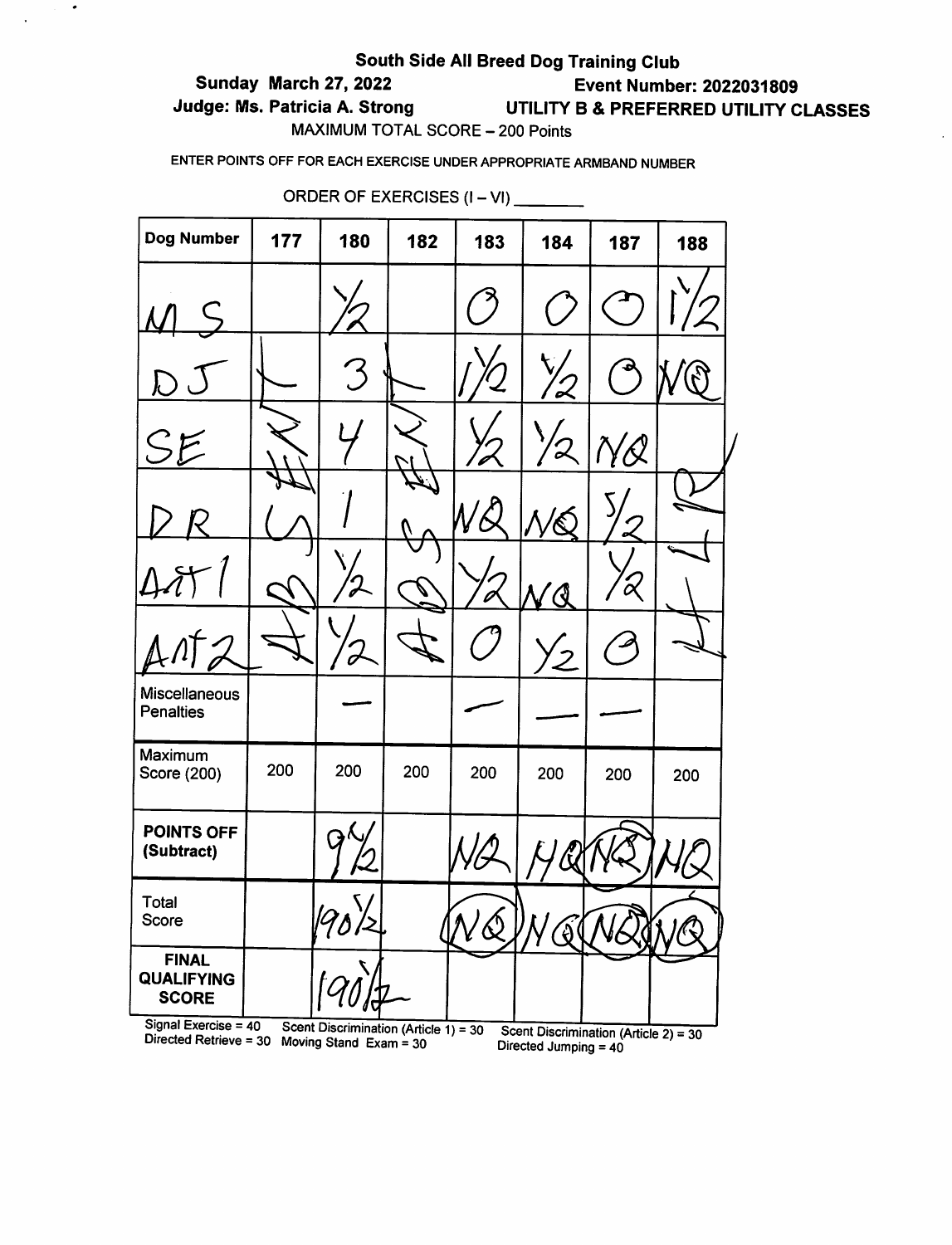# South Side All Breed Dog Training Club Sunday March 27, 2022 Event Number: 2022031809 Judge: Ms. Patricia A. Strong UTILITY B & PREFERRED UTILITY CLASSES MAXIMUM TOTAL SCORE - 200 Points

 $\frac{1}{2} \left( \frac{1}{2} \right) \left( \frac{1}{2} \right) \left( \frac{1}{2} \right) \left( \frac{1}{2} \right) \left( \frac{1}{2} \right) \left( \frac{1}{2} \right) \left( \frac{1}{2} \right) \left( \frac{1}{2} \right) \left( \frac{1}{2} \right) \left( \frac{1}{2} \right) \left( \frac{1}{2} \right) \left( \frac{1}{2} \right) \left( \frac{1}{2} \right) \left( \frac{1}{2} \right) \left( \frac{1}{2} \right) \left( \frac{1}{2} \right) \left( \frac$ 

ENTER POINTS OFF FOR EACH EXERCISE UNDER APPROPRIATE ARMBAND NUMBER

 $\bullet$ 

 $\ddot{\phantom{1}}$ 

| <b>ORDER OF EXERCISES (I - VI)</b>                |                |                                                                    |     |            |                       |                                       |     |  |  |
|---------------------------------------------------|----------------|--------------------------------------------------------------------|-----|------------|-----------------------|---------------------------------------|-----|--|--|
| Dog Number                                        | 190            | 193                                                                |     | let & from |                       |                                       |     |  |  |
| M S                                               |                |                                                                    | U.  |            |                       |                                       |     |  |  |
|                                                   |                |                                                                    |     |            |                       |                                       |     |  |  |
| SE                                                |                |                                                                    |     |            |                       |                                       |     |  |  |
| $D$ $R$                                           | ゾ2             |                                                                    |     |            |                       |                                       |     |  |  |
|                                                   |                |                                                                    |     |            |                       |                                       |     |  |  |
| $\frac{\Delta \pi}{4}$                            |                |                                                                    |     |            |                       |                                       |     |  |  |
| <b>Miscellaneous</b><br><b>Penalties</b>          |                |                                                                    |     |            |                       |                                       |     |  |  |
| Maximum<br>Score (200)                            | 200            | 200                                                                | 200 | 200        | 200                   | 200                                   | 200 |  |  |
| POINTS OFF<br>(Subtract)                          | $ 4\rangle\!/$ | そり                                                                 |     |            |                       |                                       |     |  |  |
| Total<br>Score                                    |                |                                                                    | VQ  |            |                       |                                       |     |  |  |
| <b>FINAL</b><br><b>QUALIFYING</b><br><b>SCORE</b> |                |                                                                    |     |            |                       |                                       |     |  |  |
| Signal Exercise = 40<br>Directed Retrieve = $30$  |                | Scent Discrimination (Article $1$ ) = 30<br>Moving Stand Exam = 30 |     |            | Directed Jumping = 40 | Scent Discrimination (Article 2) = 30 |     |  |  |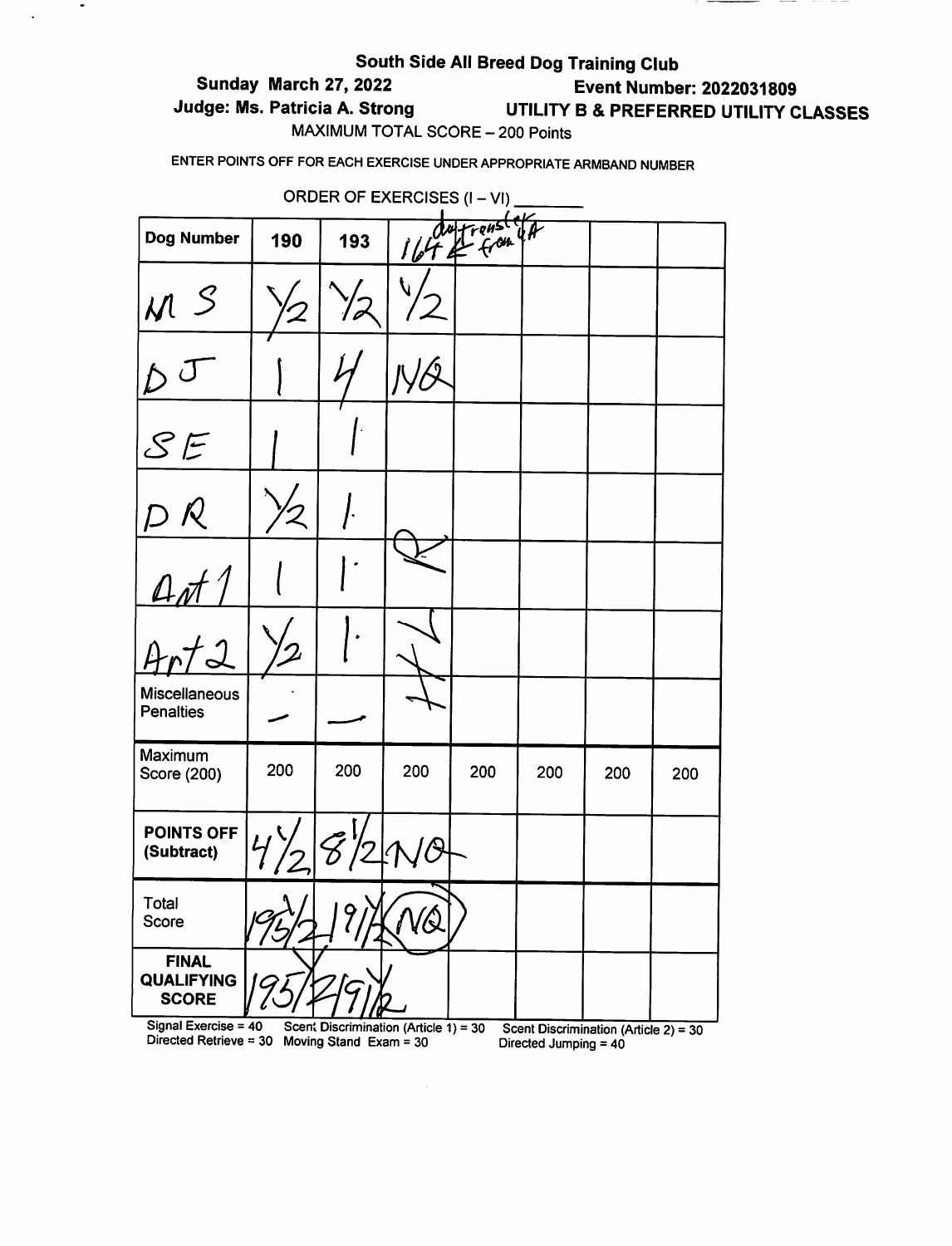## AWARD PLACEMENT SHEET

### Judges will mark the placements for the classes below as follows:

- AII-Breed trial: Fill in all of Section A.
- Specialty/Group trial (single breed): Fill in all of section B.
- Specialty/Group trial (Option  $2$  open to all-breeds): Fill in all of sections,  $A$   $B$ .

Event#: 2022031809

 $\sim$   $\sim$ 

### Date: 3/27/2022

Judge: Ms. Patricia A. Strong

A Class Name: Utility B

Trial Type: |X| Regular | | Specialty Option 2

ALL-BREED Awards

|         | <b>First Place</b> | <b>Second Place</b> | <b>Third Place</b> | <b>Fourth Place</b> |
|---------|--------------------|---------------------|--------------------|---------------------|
| Winners |                    |                     |                    |                     |
| Score   |                    |                     |                    |                     |

Class Name: Utility **Preferred ALL-BREED Awards** 

|         | <b>First Place</b> | <b>Second Place</b> | <b>Third Place</b> | Fourth Place |
|---------|--------------------|---------------------|--------------------|--------------|
| Winners |                    |                     |                    |              |
| Score   |                    |                     |                    |              |

## SPECIALTY/GROUP AWARDS ONLY:

# B Class Name: SPECIALTY/GROUP Awards

|              | <b>First Place</b> | <b>Second Place</b> | <b>Third Place</b> | Fourth Place |
|--------------|--------------------|---------------------|--------------------|--------------|
| Winners      |                    |                     |                    |              |
| <b>Score</b> |                    |                     |                    |              |

Name: Preferred SPECIALTY/GROUP Awards

|         | <b>First Place</b> | <b>Second Place</b> | Third Place | <b>Fourth Place</b> |
|---------|--------------------|---------------------|-------------|---------------------|
| Winners |                    |                     |             |                     |
| Score   |                    |                     |             |                     |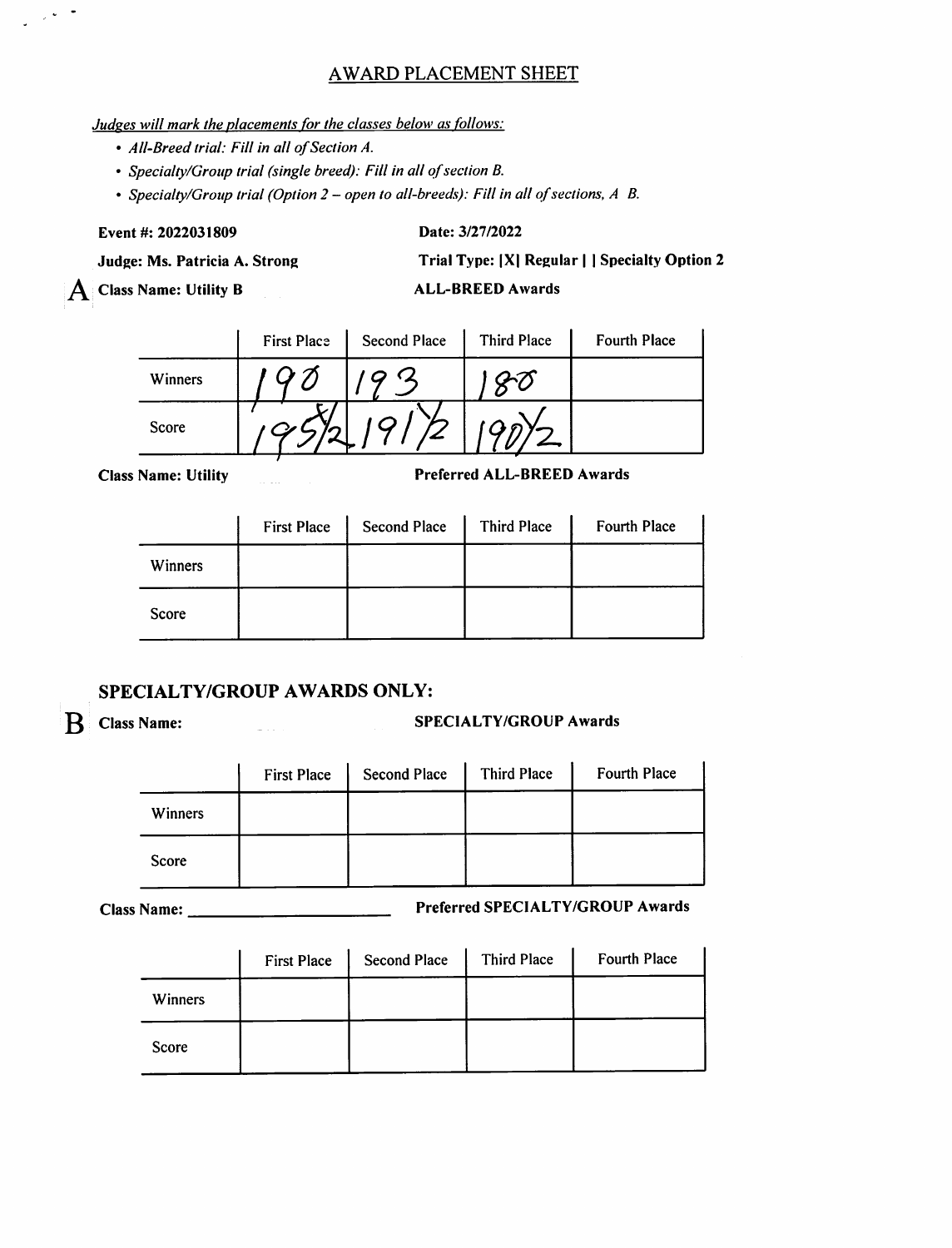$\sim$  $\mathcal{F}^{\mathcal{F}}$  . As

# **Event Number: 2022031809** Judge: Ms. Patricia A. Strong BEGINNER NOVICE A CLASS

MAXIMUM TOTAL SCORE - 200 Points<br>ENTER POINTS OFF FOR EACH EXERCISE UNDER APPROPRIATE ARMBAND NUMBER

| Dog Number                                        | 206 |              |                |                    |              |     |     |
|---------------------------------------------------|-----|--------------|----------------|--------------------|--------------|-----|-----|
| Heel On Leash<br>(40 points)                      |     |              |                |                    |              |     |     |
| <b>Figure Eight</b><br>(40 points)                |     |              |                |                    |              |     |     |
| Sit for Exam<br>(40 Points)                       |     |              |                |                    |              |     |     |
| Sit Stay<br>(40 Points)                           |     |              |                |                    |              |     |     |
| Recall<br>(40 Points)                             |     |              |                |                    |              |     |     |
| Miscellaneous<br><b>Penalties</b>                 |     |              |                |                    |              |     |     |
| Maximum<br>Score (200)                            | 200 | 200          | 200            | 200                | 200          | 200 | 200 |
| <b>POINTS OFF</b><br>(Subtract)                   |     |              |                |                    |              |     |     |
| Total<br><b>Score</b>                             |     |              |                |                    |              |     |     |
| <b>FINAL</b><br><b>QUALIFYING</b><br><b>SCORE</b> |     |              |                |                    |              |     |     |
| <b>First Place</b>                                |     | Second Place |                | <b>Third Place</b> | Fourth Place |     |     |
| WINNERS:                                          |     |              |                |                    |              |     |     |
| SCORE: :                                          |     |              |                |                    |              |     |     |
| Time Started:                                     |     |              | Time Finished: |                    |              |     |     |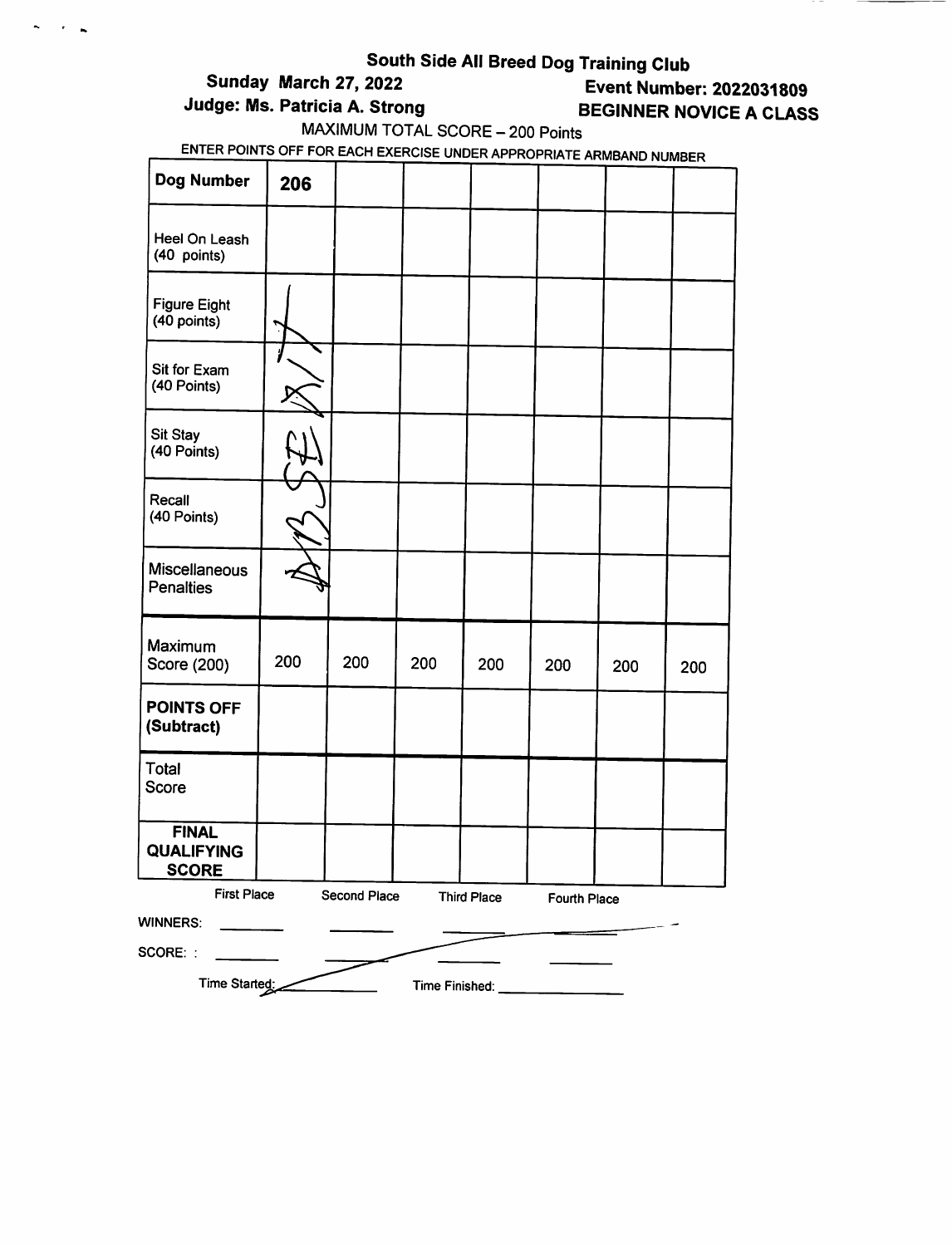$\mathbb{R}^n$ 

 $\varphi$ 

# **Event Number: 2022031809** Judge: Ms. Patricia A. Strong BEGINNER NOVICE B CLASS

MAXIMUM TOTAL SCORE - 200 Points

| <b>Dog Number</b>                          | 209        | 210         | 213            |                    |              |     |     |
|--------------------------------------------|------------|-------------|----------------|--------------------|--------------|-----|-----|
| Heel On Leash<br>(40 points)               | ${\cal S}$ |             |                |                    |              |     |     |
| <b>Figure Eight</b><br>(40 points)         |            |             |                |                    |              |     |     |
| Sit for Exam<br>(40 Points)                |            |             |                |                    |              |     |     |
| Sit Stay<br>(40 Points)                    |            |             |                |                    |              |     |     |
| Recall<br>(40 Points)                      |            |             |                |                    |              |     |     |
| Miscellaneous<br><b>Penalties</b>          |            |             |                |                    |              |     |     |
| Maximum<br>Score (200)                     | 200        | 200         | 200            | 200                | 200          | 200 | 200 |
| POINTS OFF<br>(Subtract)                   |            |             |                |                    |              |     |     |
| Total<br>18 <sup>o</sup><br>Score          |            |             |                |                    |              |     |     |
| <b>FINAL</b><br>QUALIFYING<br><u>SCORE</u> |            |             |                |                    |              |     |     |
| First Place<br>WINNERS:<br>SCORE: :        |            | econd Place |                | <b>Third Place</b> | Fourth Place |     |     |
| Time Started:                              | 2135       |             | Time Finished: |                    |              |     |     |